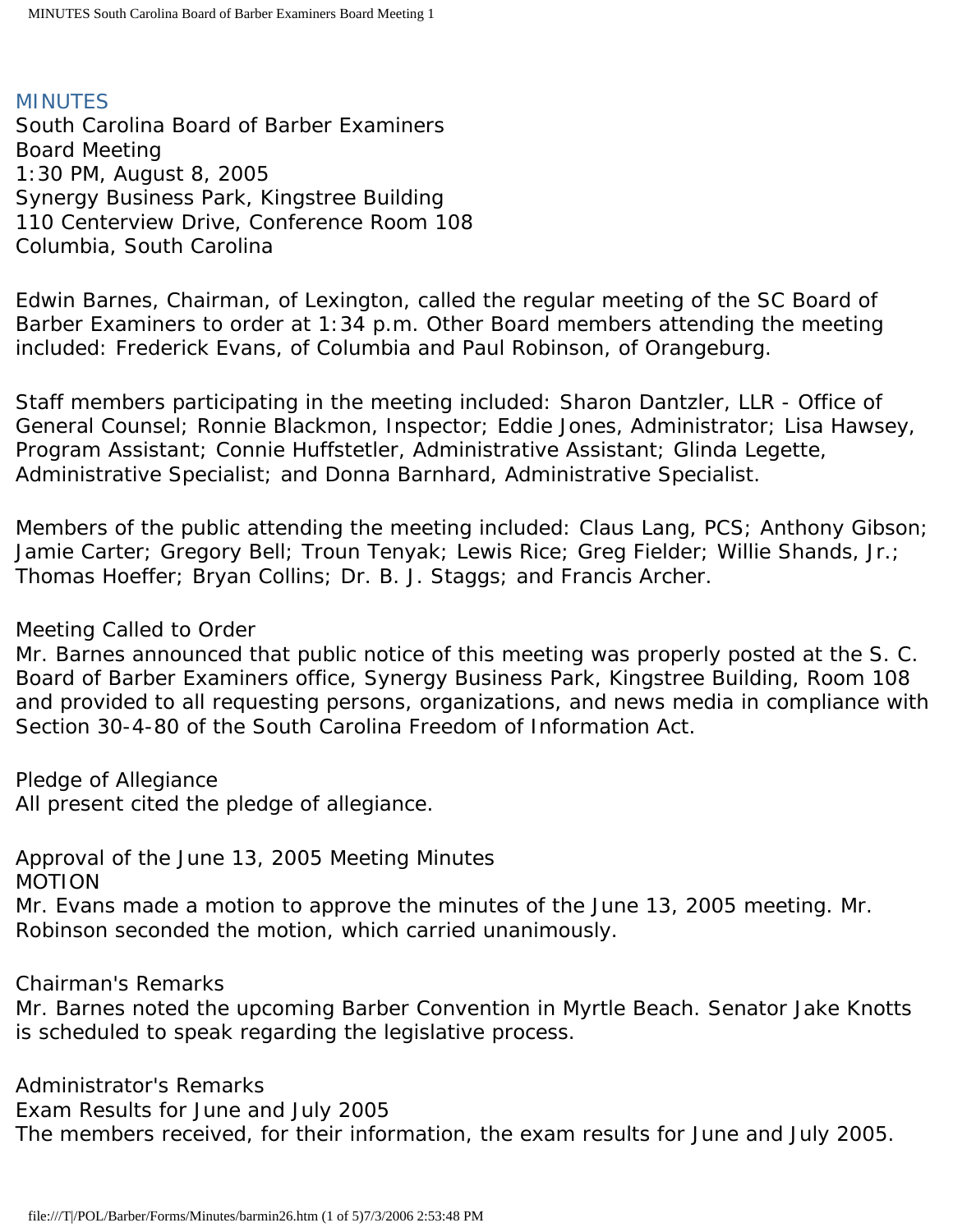Advisory Opinions, If Needed, Office of General Counsel There were no advisory opinions given during the August 8, 2005 meeting.

Legislative Update, If Needed, Legislative Liaison Office There were no legislative updates given during the August 8, 2005 meeting

Mr. Jones advised the Board that LLR is moving toward electronic renewals for the next renewal period.

# Unfinished Business

Board Position on H. 3781 - Amendment to the Engine Bill

Mr. Evans noted that he saw no significant impact as pertains to the Board of Barber Examiners. Mr. Robinson agreed. Mr. Evans commented that the amendment would give the staff more flexibility concerning administrative procedures, but would not change the way the Board functions according to the practice act.

#### MOTION

Mr. Robinson moved to endorse H. 3781. Mr. Robinson seconded and the motion carried.

#### Hair Braiding

Mr. Evans asked if anyone present had questions regarding the Hair Braiding registration. Mr. Fielder asked if the application had been formulated yet. Mr. Jones responded that the application and the curriculum for the six-hour class are both in the process of being developed.

# Electronic Renewals

Mr. Jones advised the members that the agency is moving to electronic renewals for all boards and commissions. He noted that there would be exceptions but licensees will be strongly encouraged to renew online.

# Investigation of Missing Chairs

Mr. Jones stated that he had been unable to attend to the Board's request for an investigation of the chairs that were missing from the Margaret H. Miller Center due to his illness and absence from work. He hoped to have a report on the situation at the next meeting.

# Budget Report

Mr. Evans noted that the members had not recently seen any type of report on the budget. Mr. Jones said that he did not think the final figures for the fiscal year were ready yet but he should be able to have the information at the next meeting.

New Business Request for Third Student Permit Troun O. Tenyak Mr. Tenyak appeared before the Board to request a third permit. He has completed his hours but needs another permit to continue to work until he takes the exam. After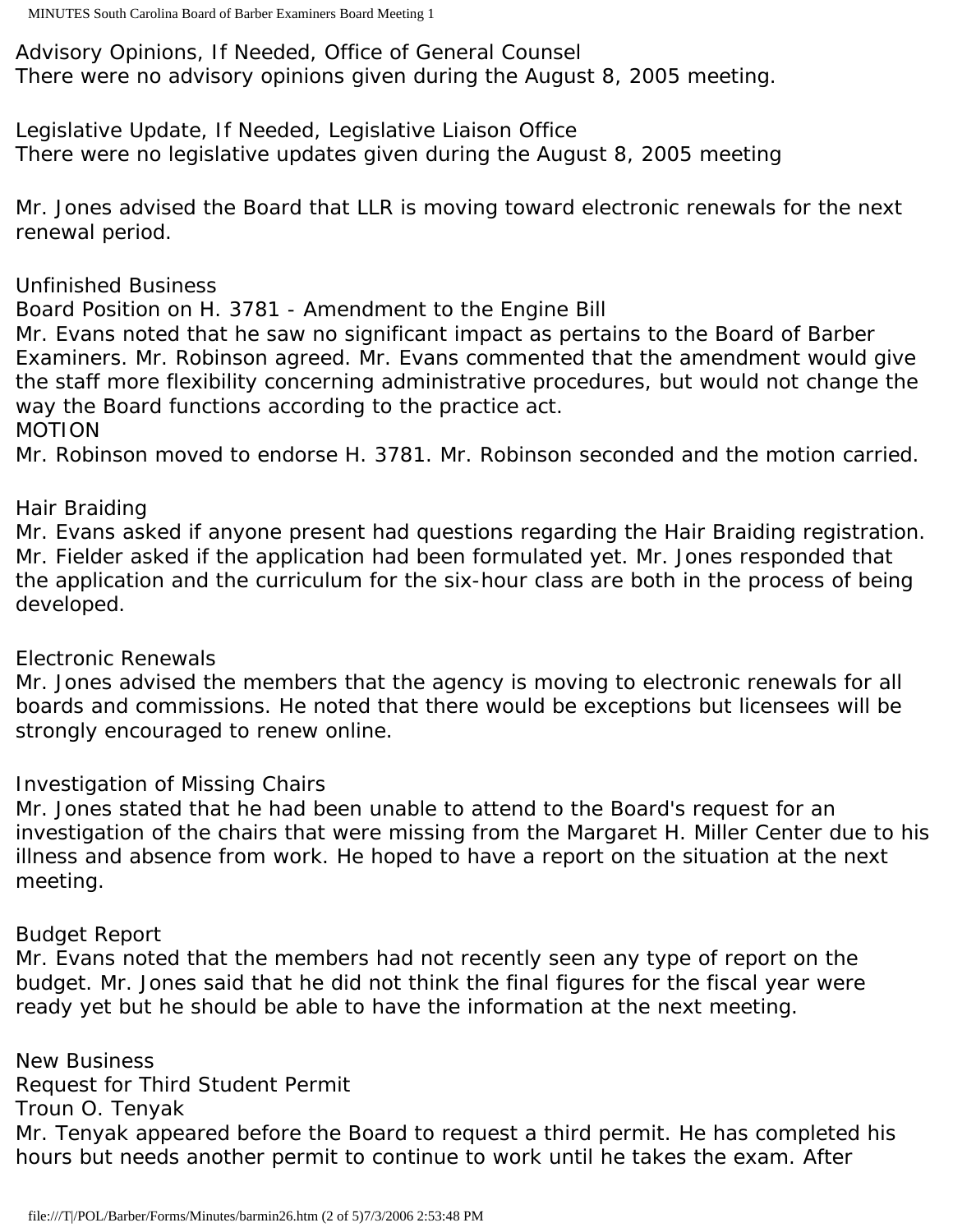questioning Mr. Tenyak, the Board advised him that he needs only to apply to take the exam and he will receive a 90-day temporary permit.

#### James Jerome Carter

Mr. Carter explained that under his first permit he worked as an OJT student and the shop closed. He stated he worked for about 6 months but the instructor did not turn in his hours. He then received a second permit but never trained with that permit. He now wants to attend a barber school and needs a third permit.

Mr. Barnes reminded Mr. Carter that in the OJT class he attended, he was clearly instructed to keep copies of his hours. Mr. Evans expressed concern that Mr. Carter worked under an instructor but did not receive credit for the hours. Ms. Hawsey was asked to check the records to see if Mr. Carter had received any hours under his first permit. The members deferred the matter while waiting for Ms. Hawsey to check the records.

# Gregory Bell

Mr. Bell requested a third permit to complete his hours. He needs approximately 1400 hours. Mr. Barnes

reminded Mr. Bell that he would need to complete all of his hours with the third permit.

# MOTION

Mr. Evans moved to approve a third permit for Mr. Bell. Mr. Barnes seconded the motion. The motion carried with Mr. Robinson abstaining from the vote.

# Approval for Exam Eligibility

# Bryan Collins

Mr. Collins appeared before the board to answer questions regarding items on his background report. His license expired and he wishes to take the practical exam. Mr. Barnes asked Mr. Collins some questions relating to his incarceration and release. Mr. Collins responded, to the Board's satisfaction.

#### MOTION

Mr. Robinson moved to allow Mr. Collins to take the practical exam. Mr. Evans seconded the motion, which carried.

# Thomas Thurston Hoefer, Sr.

Mr. Hoefer appeared before the Board to answer questions regarding his criminal record. He was licensed as a registered barber before he was incarcerated for 13 years. He was released in November 2004, and is looking for steady employment. The members deferred the matter to Executive Session.

# Approval of Third Student Permit

James Jerome Carter

Ms. Hawsey advised the members that no hours were submitted for Mr. Carter under his first permit. Mr. Evans stated he felt that the matter should be investigated. Ms. Dantzler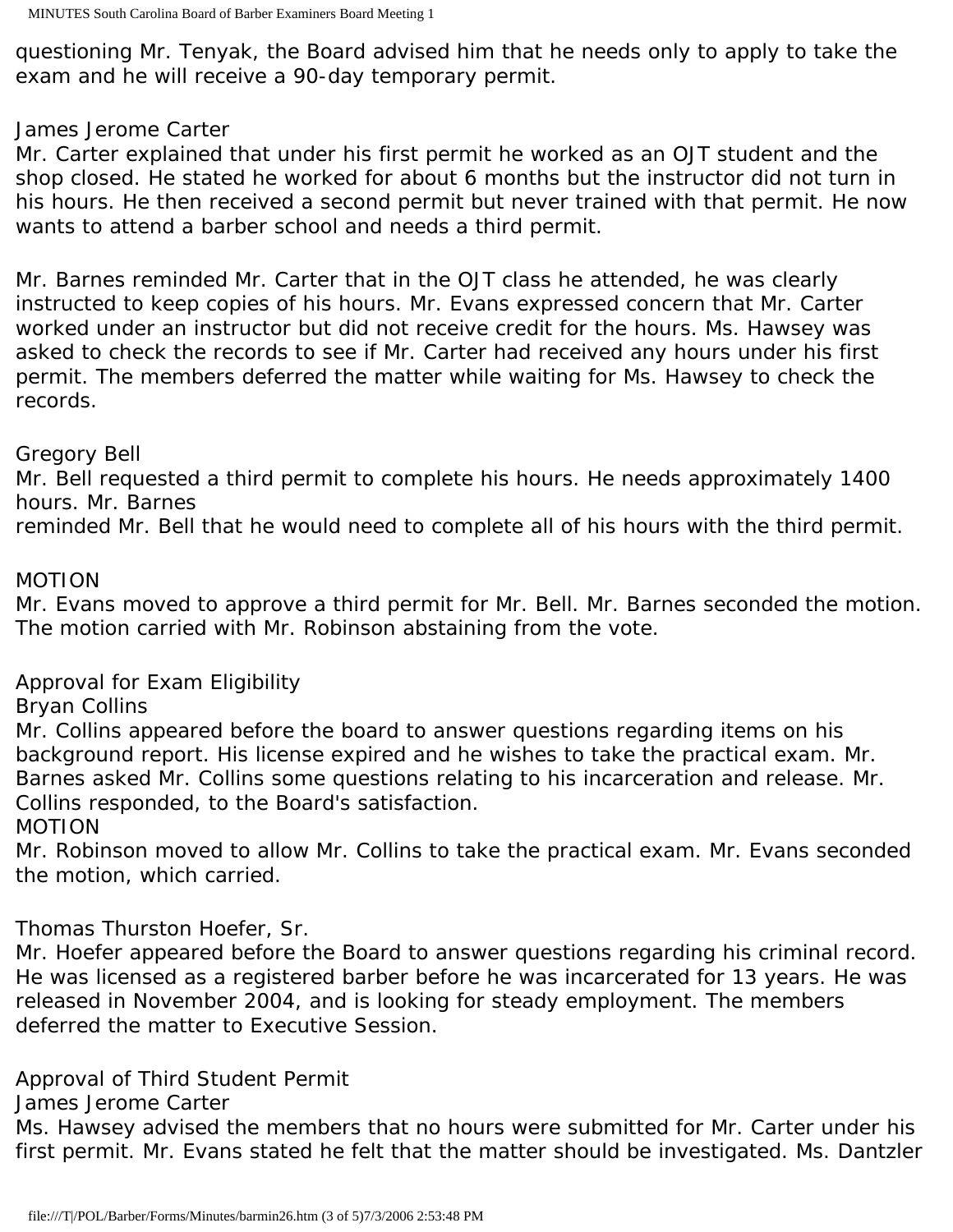advised that the Board could initiate a complaint against the instructor and have the staff investigate.

MOTION

Mr. Evans moved to initiate a complaint against the instructor in question. Mr. Robinson seconded the motion, which carried.

MOTION

Mr. Evans moved to approve a third permit for Mr. Carter. Mr. Robinson seconded the motion, which carried.

New School Application

Top of the Line Barber College

Mr. Anthony B. Gibson appeared before the Board to request approval for his school. Mr. Evans noted that he had inspected the school and was very impressed with the facility. MOTION

Mr. Evans moved to approve the school application for Top of the Line Barber College. Mr. Robinson seconded the motion, which carried.

Public Comments

Mr. Lewis Rice spoke to the members regarding renewal of his license. He has been a barber for sixty years.

Mr. Rice had contacted Mr. Jones to ask if there was an exemption for renewal after so many years of being licensed. Mr. Jones was out sick and in the interim, Mr. Rice's license expired. Ms. Dantzler explained that it would require a change in statute to create and emeritus license. Mr. Rice asked for consideration of the late fee due to the circumstances. Mr. Barnes agreed that the late fee could be waived. Mr. Evans advised Mr. Rice that he would be honored to pay for Mr. Rice's license renewal. Mr. Rice thanked the Board members and everyone present. The members wished Mr. Rice well and continued success in barbering. The Board requested that the staff send a certificate to Mr. Rice in honor of his long and distinguished career.

Discussion Items

There were no discussion items during the August 2005 meeting.

Executive Session

MOTION

Mr. Evans moved the Board enter Executive Session to consider contractual matters. Mr. Robinson seconded and the motion carried.

Return to Public Session

MOTION

Mr. Evans moved the Board return to Public Session. The motion was seconded by Mr. Robinson and carried.

August 2005 DRC Report

Mr. Blackmon presented to the Board the DRC report for August 2005.